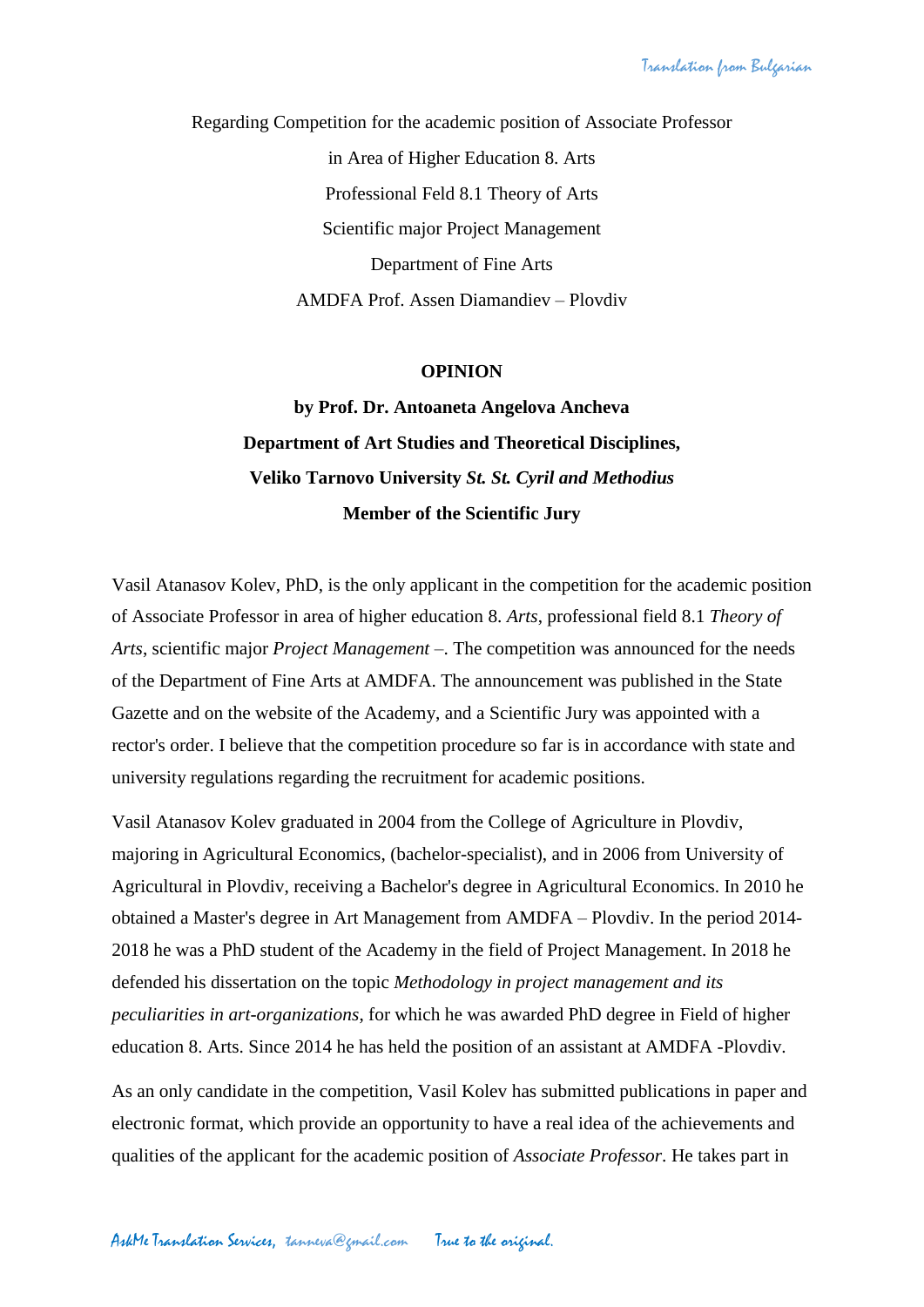the competition with scientific production, and the main habilitation thesis is the monograph *Plovdiv – art-organizations and their management profile*, AMDFA, co-authored with Assistant Professor Vesela Kazashka, PhD and Assoc. Prof. Margarita Ruseva, PhD; each of the three co-authors having 119 pages according to a division statement dated 03.12.2018. The candidate has also submitted 6 articles, 2 of which are authored by him alone, and the rest are co-authored. All of them are published in proceedings and editions in our country, and two of them are registered in *Web of Science*. The publications presented for the competition are different from the publications with which Vasil Kolev acquired his PhD degree. The candidate also provides a list of 5 citations. Vasil Kolev has participated in the implementation of seven projects, one of which is international, and in five of them as a project manager. He has developed syllabi for graduate courses in *Project Management*, *Project Development and Implementation*, *Cultural Tourism*, and *Projects and Financing in the Arts* course syllabus for doctoral students.

Vasil Kolev's scholarly publications demonstrate interests in the field of project development, management, implementation and financing, with an emphasis on cultural policies. The main work that he presents *Plovdiv – art-organizations and their management profile* has a good structure that helps to formulate the goals set, the scope of the study, the theoretical basis and the conclusions drawn. The presentation of the key ideas makes it possible to explore the Plovdiv-based art organizations, forms of management, financial and project management. The interest in this research of Vasil Kolev and his two co-authors - Vesela Kazashka, PhD, and Assoc. Prof. Margarita Ruseva, PhD, is provoked by the fact that the existing theoretical base regarding the problem of management of art-organizations in the implementation of projects, as well as the difficulties that arise in applying the mechanisms for their organization and management in the cultural and creative industries, is extremely insufficient. As a result of the analyses made, ten research tasks have been formulated, including the systematization of brief information on the development of the art and culture in the city of Plovdiv; a study of the state subsidies for creative projects provided by the Ministry of Culture; presentation of the main normative documents; review of the basic management theories; analysis of the capabilities of the financial system for management and control of funds, etc.

The contributions of Vasil Kolev's scientific publications are both theoretical and practical. He successfully combines good theoretical background with successful project implementation practice. The candidate knows in detail the issues under consideration and